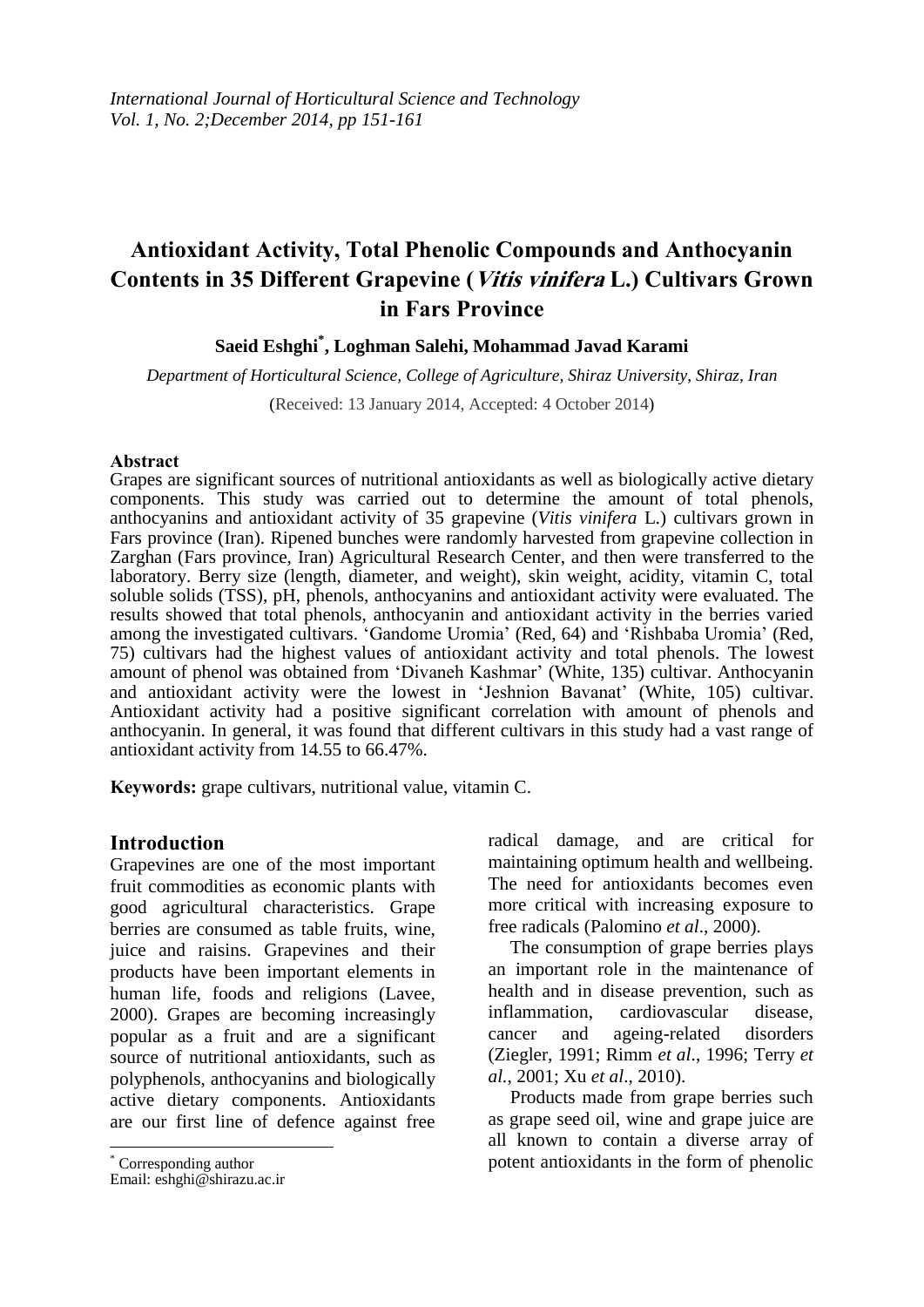compounds, which include phenolic acids (e.g., gallic acid), anthocyanins, and simple and complex flavonoids (e.g., proanthocyanidins). These compounds could effectively retard or inhibit lipid autoxidation by acting as scavengers of radicals and, consequently, as essential antioxidants that counter the propagation of the oxidative chain and, when taken daily in adequate amounts, offer protection from a number of diseases including cancer and cardiovascular diseases (Leifert and Abeywardena, 2008; Makris *et al*., 2008). In addition, phenolic compounds play a critical role in determining the quality of berries (Chamkha *et al*., 2003).

Xu *et al*. (2010) reported that the total phenolic compounds and the antioxidant activities in grape seeds and skins varied significantly among the grape cultivars grown in China. Poudel *et al*. (2008) evaluated the phenolic compounds and antioxidant activities of skins and seeds of five wild grapes and two hybrids native to Japan, and then reported that wild grapes are a potential source of neutraceutical phenolics. Furthermore, accumulating evidence exists that suggests that different conditions such as genotype, climate and soil properties may have a profound influence on the content of bioactive compounds in grape berries (Anttonen and Karialainen, 2005).

However, to the best of our knowledge, limited information exists regarding the antioxidant properties of grape cultivars grown in Iran (Fars province). Therefore in this study we analysed 35 grape cultivars grown in Iran (Fars), for their total anthocyanin, total phenolic content and the antioxidant activity of berries and their correlations.

# **Materials and Methods**

## *Harvesting of grape samples*

Ripened bunches were randomly harvested

from vineyard collection at the Agricultural Research Center located in Fars province (Zarghan). Thirty five grape cultivars including 'Khalili Ghochan', 'Yaghoti Sefid Zarghan', 'Ghezel Uzom', 'Rotabi Sefid Zarghan', '108 Zarghan, Siahe Ghochan', 'Golabi Lotef Abadi Dareghaz', 'Gandoem Uromia', 'Rishbaba Ghomesh Uromia', 'Jeshnion Bavanat', 'Rotabi Zarghan', 'Rjabi Sefid Zarghan', 'Askari Zarghan', 'Siah Samarghandi', Code 148, 'Neishabori Ghochan', 'Rishbaba Uromia', '107 Zarghan', 'Piche Kashmar', 'Neishabori Birjand', 'Gazne Uromia', 'Lali Uromia', 'Gharehchin Uromia', 'Bidaneh Uromia', 'Sahebi Uromia', 'Elghi Siah Najaf Abad', 'Mesghali Najafabad Abade', 'Keshmeshi Ghermez Ghochan', 'Askari Najafabad Abade', 'Kalei Zarghan, Rishbaba Siah Dodaj', 'Divane Kashmar', 'Siah Khorjan Bavanat', 'Sahebi Siah Mazaijan Bavanat', and 'Rishbaba Siah Zarghan' were selected from Zarghan Grapevine Collection (Table 1). These cultivars were tagged with special codes.

The bunch samples were randomly collected from the 15-year old vines grown in experimental vineyards. The vineyards soil type was clayish loam. Vines were trained as a head system. Approximately 500 g of ripened grapes per vine were randomly harvested manually. The harvested bunches were immediately transferred to the horticultural laboratory. Berry size (length, diameter, length: diameter ratio and weight), and berry skin weight, acidity by titration method, total soluble solids (TSS), by manual refractometer and pH were measured. Vitamin C was measured by method titration, which is a commonly used procedure for determining ascorbic acid. When the grapes were transferred to the laboratory, one group from each cultivar was immediately frozen at  $-25^{\circ}$ C for further analysis.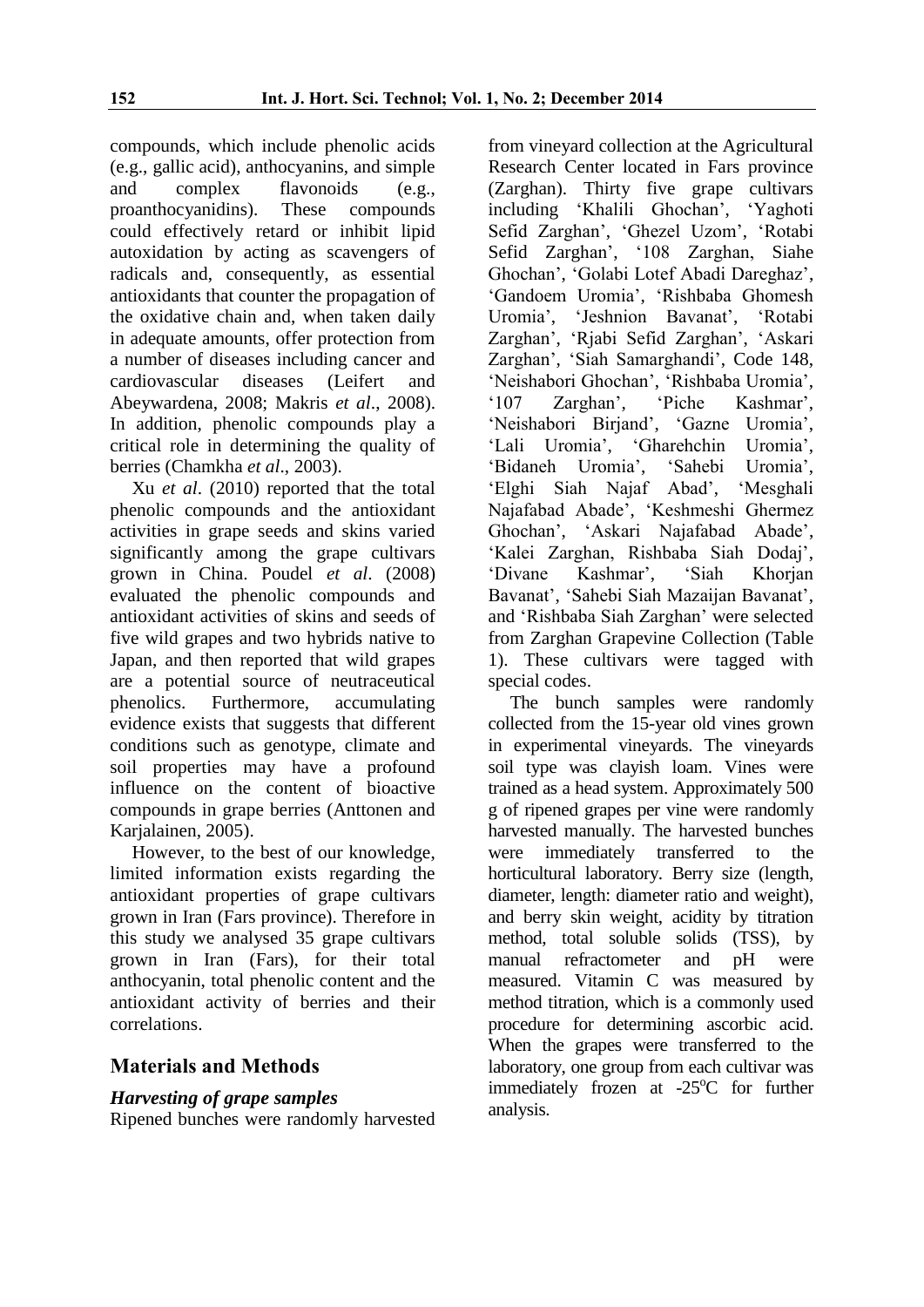| Cultivar                         | Code | Color      | Vigor        | <b>Bunch density</b> |
|----------------------------------|------|------------|--------------|----------------------|
| 'Khalili Ghochan'                | 89   | White      | Intermediate | Intermediate         |
| 'Yaghoti Sefid Zarghan'          | 149  | White      | High         | Intermediate         |
| 'Ghezel Uzom'                    | 72   | Red-purple | High         | Intermediate         |
| 'Rotabi Sefid Zarghan'           | 8    | White      | Intermediate | Intermediate         |
| '108 Zarghan'                    | 20   | White      | High         | Low                  |
| 'Siahe Ghochan'                  | 36   | Red        | Intermediate | Intermediate         |
| 'Golabi LotefAbadi Daregaz'      | 63   | White      | High         | Intermediate         |
| 'Gandome Uromia'                 | 64   | Red        | High         | Intermediate         |
| 'Rish Baba Ghomesh Uromia'       | 76   | Red-purple | Intermediate | Intermediate         |
| 'Jeshnion Bavanat'               | 105  | White      | Intermediate | Intermediate         |
| 'Rotabi Zarghan'                 | 116  | White      | High         | Intermediate         |
| 'Rajabi Sefid Zarghan'           | 120  | White      | High         | Intermediate         |
| 'Askari Zarghan'                 | 123  | White      | Low          | Intermediate         |
| 'Siah Samarghandi'               | 200  | Red-purple | Intermediate | Intermediate         |
| Code 148                         | 148  | Red-purple | High         | Low                  |
| 'Neishabori Ghochan'             | 43   | White      | High         | Low                  |
| 'Rish Baba Uromia'               | 75   | Red        | Intermediate | Low                  |
| '107 Zarghan'                    | 19   | Red-purple | High         | High                 |
| 'Piche Kashmar'                  | 46   | Red-purple | Intermediate | High                 |
| 'Neishabori Birjand'             | 62   | Red        | Intermediate | Intermediate         |
| 'Gazne Uromia'                   | 65   | Red        | Low          | Intermediate         |
| 'Lali Uromia'                    | 67   | Red-black  | Intermediate | Intermediate         |
| 'Gharechin Uromia'               | 70   | Red-purple | Intermediate | Intermediate         |
| 'Bidaneh Uromia'                 | 71   | White      | Intermediate | Intermediate         |
| 'Sahebi Uromia'                  | 77   | Red-purple | Low          | Intermediate         |
| 'Elghi Siah Najafabad Abade'     | 103  | Red        | High         | Intermediate         |
| 'Mesghali Najafabad Abade'       | 95   | Red-purple | Intermediate | Intermediate         |
| 'Keshmeshi Ghermez Ghochan'      | 136  | Red black  | Intermediate | Low                  |
| 'Askari Najafabad Abade'         | 93   | Red-purple | Low          | High                 |
| 'Kalei Zarghan'                  | 111  | Red-purple | High         | Intermediate         |
| 'Rishbaba Siah Dodaj'            | 124  | Red-purple | High         | Intermediate         |
| 'Divane Kashmar'                 | 135  | White      | High         | Intermediate         |
| 'Siah Khorjan Bavanat'           | 162  | Red        | Intermediate | Intermediate         |
| 'Sahebi Siah Mazaijan' 'Bavanat' | 158  | Red-purple | High         | Intermediate         |
| 'Rish Baba Siah Zarghan'         | 119  | Red-purple | High         | Intermediate         |

**Table 1. The characteristics of 35 grapevine (***Vitis vinifera* **L.) cultivars used in this experiment.**

## **Determination of total anthocyanin content (TA)**

Total anthocyanin content of the grapes was determined using the pH-differential method described by Wrolstad (1976). The obtained grape extracts in methanol were diluted with buffer to give an absorbance reading between 0.4 and 0.6 U. The pH values of the diluted grape extracts were

1.0 (0.025 M potassium chloride buffer) and 4.5 (0.4 M sodium acetate buffer), respectively. Absorbance was measured using a Hitachi U-2000 spectrophotometer at 520 and 700 nm (Carreno *et al*., 1995).

The absorbance values of the diluted samples (A) were calculated as follows:

$$
A = (A520 \text{ nm} - A700 \text{ nm})PH_1 -
$$
  

$$
(A520 \text{ nm} - A700 \text{ nm})PH_{4.5}
$$
 (1)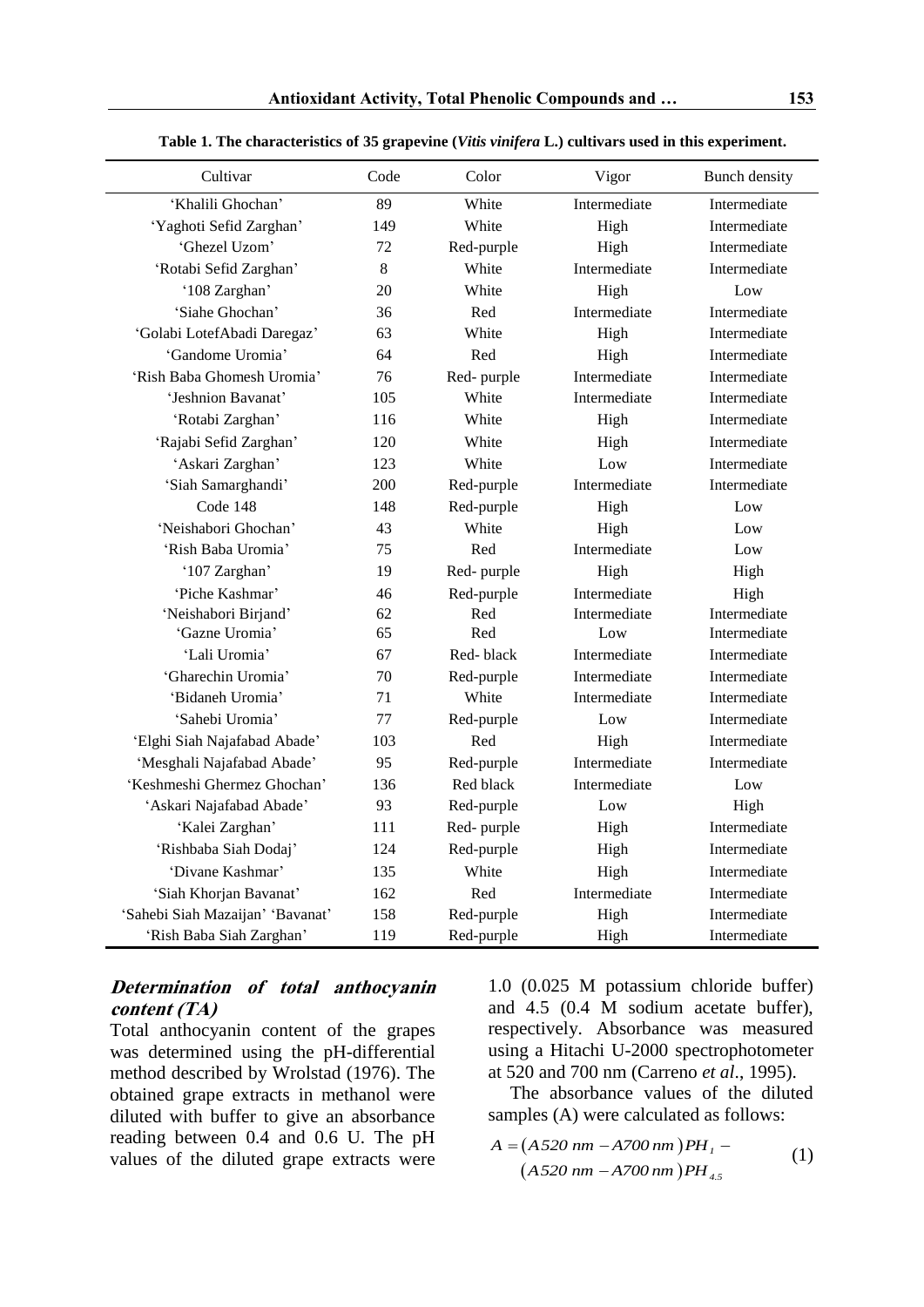The total anthocyanin (TA) pigment  $(mg kg<sup>-1</sup>)$  was calculated as follows:

$$
TA = \frac{A \times MW \times DF \times 10^{-3}3}{\epsilon \times 1}
$$
 (2)

The result, considered as the total anthocyanins content, was calculated as milligram of malvidin-3-O-glucoside per 1000 g fruit by using a molar absorptivity (ε) of 28,000 and a molecular weight (MW) of 493.5 according to Wrolstad (1976).

## **Determination of total antioxidant activity (AA)**

The total antioxidant activity of the grape extracts was evaluated by free radical 2, 2 diphenyl-1-picrylhydrazyl (DPPH) method (Moon and Terao 1998). 0.1 mL of the grape extracts was added to 0.9 mL of 100 mM TRIS- HCl buffer (pH=7.4) to which 1 mL of the DPPH (free radical, 95%, Sigma–Aldrich Chemie GmbH, Steinheim, Germany,  $0.500 \mu M$  in ethanol) was added. The control sample was prepared in a similar way by adding 0.1 mL of water instead of grape extract. The mixture was shacked and left at room temperature for 30 min. Absorbance was measured spectrophotometrically at 517nm by a UVvis spectrophotometer. The percentage reduction of DPPH was calculated according to the following equation:

Antioxidant activity 
$$
(\%) = \left[ I - \frac{Asample(517 nm)}{Acontrol(517 nm)} \right] \times 100
$$
 (3)

## **Determination of total phenolic compounds content (TP)**

Total phenolic content in the grape extracts were determined with Folin-Ciocalteu reagent using Catechol as a standard phenolic compound. Between 0.5 to 1.0 g of the sample was weighed and ground with a pestle and mortar in 10x volume 80% ethanol. The homogenate samples were centrifuged at 10,000 rpm for 20 min and the supernatant saved. The residue was

re-extracted with five times the value of 80% ethanol, and supernatant was pooled. The supernatant was evaporated to dryness and the residue dissolved in a known volume of distilled water (5mL). Different aliquots (0.2 to 3 mL) were pipetted into test tubes. The volume in each tube was made up to 3 mL with distilled water and 0.5 mL of Folin-Ciocalteau reagent added. After 3 min 2 mL of 20% sodium carbonate solution was added to each tube. They were thoroughly mixed and the tubes were placed in boiling water for exactly 1 min, were then cooled and absorbance measured at 650 nm against a reagent blank. Ultimately standard curve was prepared using different concentration of catechol.

#### **Statistical analysis**

The experiment was as a completely randomized design with three replications. Statistical analyses were made using the SAS 9.1 program. Data were subjected to analysis of variance and means were separated using LSD test at P< 0.01 significance level (Software Version 9.1 SAS).

#### **Results and Discussion**

The differences in berry size (length, diameter, length: diameter ratio and weight), berry skin weight and pH, acidity, vitamin C, total phenolic contents, total anthocyanins and antioxidant activity of berries among different grapevine cultivars were statistically significant  $(P < 0.01$ , Tables 2 and 3).

The greatest berry diameter (19 mm), berry length (27 mm), berry weight (4.40 g), ratio of length:diameter (1.96), weight of skin (0.47 g) and seed number per berry (3.6) were in 'Jeshnion Bavanat', 'Menghaye Shiraz', 'Neishabori Ghochan', 'Ghermez Gandome Uromia' , 'Sahebi Urormia', 'Khalili Ghochan' cultivars, respectively (Table 2).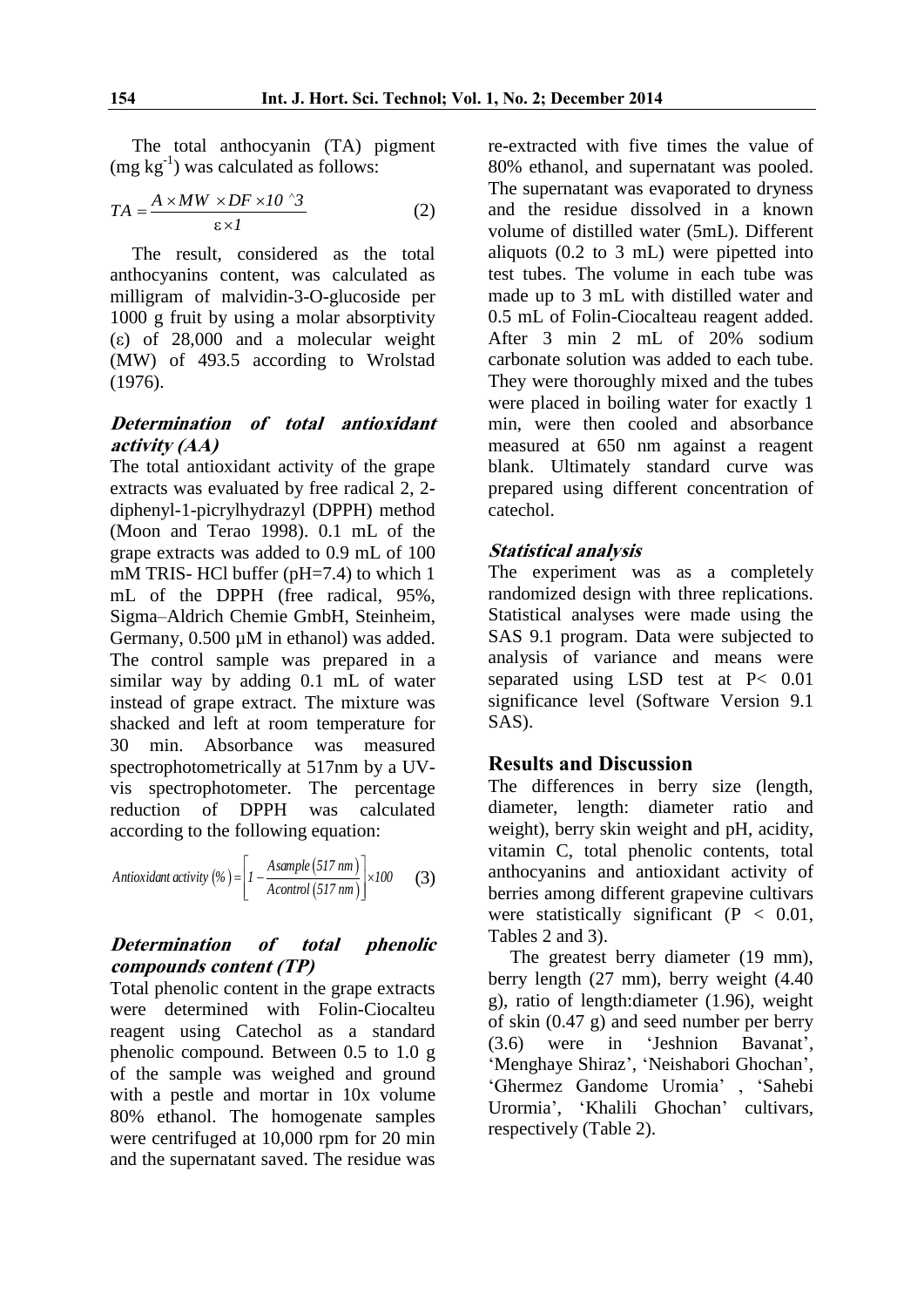| Cultivar<br>code | Seed number<br>per berry | Skin<br>weight (g) | Lengt:<br>diameter ratio | Berry<br>weight $(g)$ | Berry length<br>(mm) | Berry diameter<br>(mm) |
|------------------|--------------------------|--------------------|--------------------------|-----------------------|----------------------|------------------------|
| $8\,$            | $2.76b-d$                | 0.41cd             | 1.53c                    | 2.80h                 | 23.06 b              | 15.04 f                |
| 19               | 2.36 h-k                 | $0.34 e-g$         | 0.99 <sub>p</sub>        | 1.70 op               | 14.031               | 14.05 hi               |
| 20               | $2.26 i - n$             | $0.23$ m-o         | $1.19$ j $k$             | $1.90 \text{ m}$      | 17.12i               | 14.33h                 |
| 36               | $2.60 d-g$               | $0.19$ o-q         | 0.86q                    | 1.40q                 | $12.15 \text{ n}$    | 14.00 hi               |
| 46               | $1.96$ pq                | $0.22$ n-p         | 1.00 p                   | 3.08 <sub>g</sub>     | $12.02 \text{ n}$    | 12.00 k                |
| 62               | $2.03$ o-q               | $0.26 \text{ lm}$  | 1.00 p                   | 1.24r                 | 13.03 m              | 13.00 j                |
| 63               | $2.26 i - n$             | $0.33$ f-h         | $1.20$ ij                | 2.16k                 | 18.09h               | 15.00 f                |
| 65               | $2.06$ n-q               | $0.27 j-1$         | 1.96a                    | 1.66p                 | 21.66 d              | 11.001                 |
| 65               | $1.96$ pq                | $0.25 \text{ lm}$  | 1.37 ef                  | 4.10 b                | 22.00c               | 16.01 d                |
| 67               | 2.66 b-e                 | $0.33$ f-h         | $1.21$ ij                | 1.981                 | 17.03i               | 14.06 hi               |
| 70               | 1.36r                    | $0.18 p-r$         | $1.14 \text{ lm}$        | 2.3j                  | 16.00 j              | 14.00i                 |
| 71               | $2.23 j-0$               | $0.35e-g$          | 1.42d                    | $2.13~\mathrm{k}$     | 20.03 f              | 14.03 hi               |
| 76               | $2.4$ g-j                | $0.33 e-g$         | 1.35f                    | 1.76 no               | 19.06 g              | 14.06 hi               |
| $77 \,$          | 2.86 <sub>b</sub>        | $0.47\ \mathrm{a}$ | 1.25 gh                  | 1.83mn                | 20.06 f              | 16.03 d                |
| 89               | 3.6a                     | $0.15$ rs          | 1.23 hi                  | 1.36q                 | 16.13j               | 13.10j                 |
| 103              | $2.131-p$                | $0.32$ g-i         | 5.15f                    | 2.75h                 | 16.00 j              | 16.00 d                |
| 105              | $2.16j-p$                | 0.36e              | 1.151                    | 3.6d                  | 23.07 b              | 19.00 a                |
| 111              | 2.5 e-h                  | $0.42b-d$          | 1.42d                    | 2.56i                 | 20.03 f              | 14.00 hi               |
| 116              | $2.63c-f$                | $0.28 j-1$         | 1.43d                    | 3.26f                 | 23.01 b              | 16.05 d                |
| 120              | 2.86 <sub>b</sub>        | $0.44a-c$          | 1.50c                    | 2.36e                 | 23.16 b              | 15.40 e                |
| 123              | $2.1m-p$                 | $0.17$ qr          | 1.23 e                   | $1.90 \text{ m}$      | 21.00 e              | 15.06 f                |
| 124              | $2.16 j-p$               | 0.41d              | 1.28 <sub>g</sub>        | 2.26j                 | 18.06h               | 14.1 hi                |
| 135              | 1.86q                    | $0.34 e-g$         | $1.11$ mn                | 2.16k                 | 19.1 <sub>g</sub>    | 17.00c                 |
| 162              | $2.43 f - j$             | $0.32 f - i$       | 1.06 <sub>o</sub>        | 3.83 c                | 17.03 i              | 6.03d                  |
| 200              | $2.03$ o-q               | $0.33$ f-h         | 1.00 p                   | 1.991                 | 18.00h               | 18.00 b                |
| 148              | $2.36$ h- $k$            | $0.29i-k$          | 1.91 <sub>b</sub>        | $2.80\ \mathrm{h}$    | $27.00\ a$           | 14.10 hi               |
| 158              | $2.00$ pq                | $0.33 e-g$         | $1.16$ kl                | 1.70 op               | 14.11                | 12.06 k                |
| 149              | $\overline{a}$           | $0.29 h-j$         | 1.00 p                   | $1.00\;{\rm s}$       | 13.23 m              | 13.20 j                |
| $72\,$           | $2.16 j-p$               | $0.35$ ef          | 0.85q                    | 2.16k                 | $12.03 \text{ n}$    | 14.03 hi               |
| 119              | $2.23$ h-l               | $0.12$ s           | $1.19$ j $k$             | $2.80\ \mathrm{h}$    | 18.03h               | 15.10 ef               |
| 95               | 2.83 bc                  | $0.44a-c$          | 1.06 <sub>o</sub>        | 2.16k                 | 16.10j               | 15.13 ef               |
| 93               | 2.46 e-i                 | $0.251 - n$        | 1.10 <sub>n</sub>        | 2.16k                 | 16.26j               | 14.66 g                |
| 136              | 2.30 h-m                 | $0.26$ k-m         | $1.04\;{\rm o}$          | 2.001                 | 15.00 k              | 14.33h                 |
| 75               | $2.23j - 0$              | $0.32$ g-i         | 1.38e                    | 2.53 i                | 19.88 f              | 14.33h                 |
| 43               | $2.10 m-p$               | $0.45$ ab          | $1.05\,\mathrm{o}$       | 4.40 a                | 18.00h               | 17.00 c                |

**Table 2. Quantitative traits of berry of 35 grape cultivars used in this study.**

In each column different letters indicate significant differences according to  $(LSD)$  test at  $P<0.01$ 

## **Vitamin C**

There was a significant difference in ascorbic acid content between different grape cultivars (Table 3). 'Neishabori Birjand' (62) cultivar had the highest content of ascorbic acid  $(9.83 \text{ mg } 100^{-1}$ mL), whereas 'Rishbaba Siah Dodaj' (124)  $(3.46 \text{ mg } 100^{-1} \text{ mL})$ , 'Khalili Ghochan'  $(89)$   $(3.62 \text{ mg } 100^{-1} \text{ mL})$  and 'Gazne Uromia' (65) (3.79 mg  $100<sup>-1</sup>$  mL) cultivars had the lowest content of ascorbic acid.

There was also a significant difference between total soluble content in fruits of studied cultivars. The highest total soluble solid content in grapes (22.33%) detected in 107 Zarghan (19) and the lowest value (14%) was in 'Neishabori Gochan' (43) cultivar (Table 3).

Glucose and fructose, which compose about 99% of the soluble sugar contents in matured grape (Hulya-Orak, 2007) and are commonly used to evaluate the quality of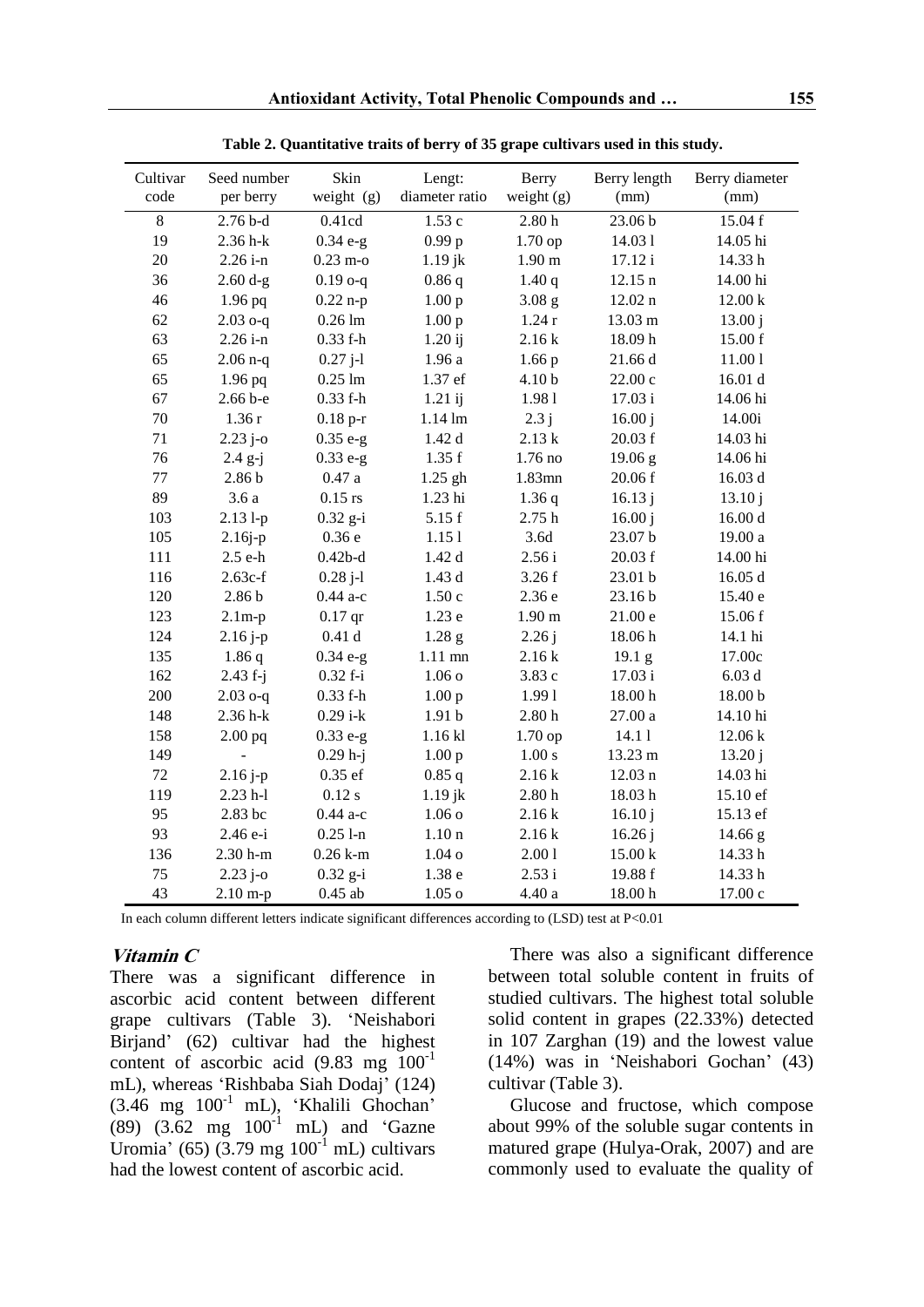grapes and to predict the harvest time, were determined by refractometer in the berry juice and displayed as total soluble solids (Brix). The level of reducing sugars is also used as estimation for total sugar in grapes, juice and wines (Varandas *et al*., 2004).

The total acid contents in grape cultivars varied from 1.07% in 'Gandome Uromia' (64) to 0.40% in 'Gandome Uromia' (64) and in 'Gharechin Uromia' (70), respectively (Table 3).

The pH of berry juice in the studied cultivars also changed from 4.22 to 3.28 in 108 Zarghan (20) and in 'Keshmeshi Ghermez Ghochan' (136), respectively (Table 3). The pH of berry juice depended on genotypes, cultivars and environmental conditions.

| Cultivar | pH          | Brix (%)   | Total acid (%) | Vitamin C<br>$(mg 100^{-1} mL)$ |
|----------|-------------|------------|----------------|---------------------------------|
| 8        | $3.64g-1$   | 17.16e     | $0.67h - j$    | 7.77c                           |
| 19       | $3.53i - n$ | 16.33e-g   | $0.90b$ -f     | 6.25gh                          |
| 20       | 4.21a       | 22.33a     | 0.50kl         | 8.75b                           |
| 36       | $3.31n-p$   | 15.66f-i   | $0.86c-g$      | 4.26p                           |
| 46       | 3.78c-h     | 20.33b     | $0.67h - j$    | 8.44b                           |
| 62       | $3.65f-1$   | $15.33g-j$ | $0.66h-j$      | 9.83a                           |
| 63       | $3.88b-d$   | 16.66e-g   | 1.00ab         | 6.31gh                          |
| 64       | 3.39m-p     | 17.33de    | 1.07a          | 5.48j-l                         |
| 65       | $3.50j - n$ | 15.66f-i   | 0.99ab         | 3.79q                           |
| 67       | $3.69d-k$   | $15.33g-j$ | $0.86c-g$      | $5.57j-1$                       |
| 70       | 3.89b-d     | 16.66e-g   | 0.401          | 7.42cd                          |
| 71       | $3.52i - n$ | $15.33g-j$ | $0.81e-g$      | $5.41j-1$                       |
| 76       | 3.56h-m     | 14.66ij    | $0.90b$ -f     | 4.80no                          |
| 77       | 3.58h-m     | 15.33g-j   | 1.02ab         | 6.06hi                          |
| 89       | 3.73c-i     | 20.00bc    | $0.62i-k$      | 3.62q                           |
| 103      | 3.66e-k     | 14.33ij    | $0.62i-k$      | 6.77ef                          |
| 105      | $3.64g-1$   | 14.33ij    | $0.97a-d$      | $5.50j-1$                       |
| 111      | 3.87b-e     | 16.33e-g   | 0.77gh         | 5.70ij                          |
| 116      | 3.86b-f     | 15.33g-j   | 0.76gh         | 4.45op                          |
| 120      | $3.68d-k$   | 14.66ij    | $0.94b-e$      | 6.06hi                          |
| 123      | 3.48k-p     | 18.66cd    | $0.86c-g$      | 5.36j-l                         |
| 124      | 3.86b-f     | 18.66cd    | $0.91b-f$      | 3.46q                           |
| 135      | $3.83c-g$   | 14.83h-j   | $0.93b-f$      | 5.63jk                          |
| 162      | $3.71d-j$   | 15.66e-i   | $0.91b-f$      | 5.34j-l                         |
| 200      | $3.68d-k$   | 18.66cd    | $0.91b-f$      | 5.36j-l                         |
| 148      | 4.04ab      | 16.16 e-h  | $0.74g-i$      | 7.33d                           |
| 158      | 3.30op      | 16.83ef    | $0.65h-j$      | 6.48f-h                         |
| 149      | $3.55i$ -m  | 17 ef      | $0.86d-g$      | 5.39j-l                         |
| 72       | 3.431-p     | 16.83ef    | 0.55jk         | 6.60fg                          |
| 119      | 3.94bc      | 17.33de    | 0.52kl         | 6.81ef                          |
| 95       | $3.55i$ -m  | 17.33de    | $0.62i-k$      | 7.26d                           |
| 93       | $3.61h-1$   | 15.66e-i   | $0.67h - j$    | 7.15de                          |
| 136      | 3.28p       | 15.33g-i   | 0.77gh         | 4.88mn                          |
| 75       | 3.58h-m     | 15.66e-i   | 0.98а-с        | 5.23k-m                         |
| 43       | $3.50j$ -o  | 14.00j     | 0.81fg         | $5.201 - n$                     |

**Table 3. Quantity traits of berry juice of 35 grape cultivars used in this study.**

In each column different letters indicate significant differences according to (LSD) test at P*<*0.01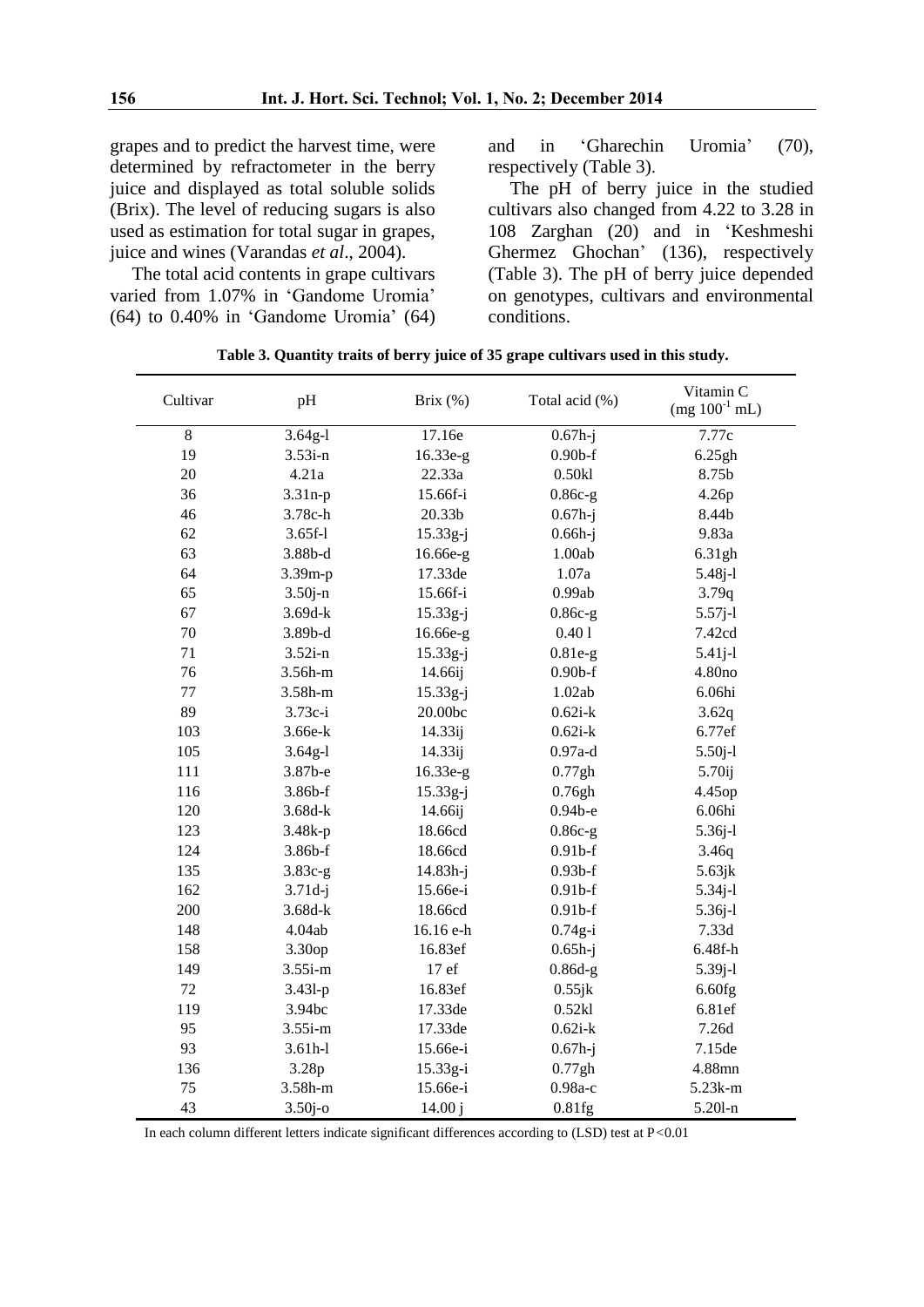## **Total phenolic compounds**

A noticeable variation was found between the total phenolic content in the fruit of grapevine cultivars ranging from 60.77 to  $975.68$  mg  $\text{kg}^{-1}$  FW. The 'Gandomeb Uromia' (64) cultivar had the highest total phenolic content in its berries (975.68 mg/kg FW) and 'Divane Kashmar' (135) cultivar had the lowest  $(60.77 \text{ mg kg}^{-1} \text{ FW})$ total phenolic content (Table 4).

The phenolic compounds composition of fruits depended on genotypes, environmental factors and postharvest processing conditions (Benvenuti *et al*., 2004; Kadir *et al*., 2009). The phenolic compounds serve in plant as defence mechanisms, to counter oxygen species, and prevent cellular and molecular damage (Kadir *et al*., 2009).

However, the experimental data described above showed that the phenolic compound content of different cultivars depends mainly on the varietal differences, thus confirming the results of Yang *et al.* (2009), and Antonietta and Terracone (2011).

## **Anthocyanin content**

The total anthocyanin contents of the cultivars are presented in Table 4. The total content of anthocyanin varied from 42.74 mg kg-1 ('Jeshnion Bavanat', 105) to 619.04 mg/kg ('Rishbaba Uromia', 75) based on fresh weight. The lowest anthocyanin content was obtained from 'Rotabi Zarghan' (116) (43.67 mg  $kg^{-1}$ ), 'Divane Kashmar' (135) (46.59 mg  $kg^{-1}$ ), and 'Rajabi Sefid Zarghan' (120) (55.51 mg kg-1 ) cultivars. 'Mesghali Najafabad Abade' (95) (525.03 mg  $kg^{-1}$ ) and No. 148  $(520.49 \text{ mg kg}^{-1})$  cultivars had the highest anthocyanin contents. The anthocyanin in the grapes varies greatly with the cultivars, maturity stage, production site, seasonal conditions and yield of the vine.

Pigments are almost exclusively responsible for the red, blue and purple colours in fruits (Wei *et al*., 2011). Hulya-Orak (2007) reported the total anthocyanin content of the red grapes was ranged from

40.3 mg  $kg^{-1}$  (Md. Jean Matthias) to 990.8 mg kg-1 (Cabernet Sauvignon) fresh weight. Production region, seasonal conditions, fruit size and genotypes of grape cultivars may cause these differences. Wei *et al*. (2011) reported that smaller berries with higher specific surface areas, due to exposure to sufficient sunlight, had higher anthocyanin contents. The genotype seemed to influence the extent of total anthocyanin accumulation in the grape berries.

The total anthocyanin contents in darkcoloured sweet cherry cultivars were 82– 298 mg  $100^{-1}$  g of FW (Gao and Mazza, 1995), in red grape cultivars were 6.9–15.1 mg 100-1 g of FW (Cantos *et al*., 2002), in blackcurrant cultivars were 152–281 mg 100-1 g (Benvenuti *et al*., 2004), in blackberry cultivars were 126–152 mg 100- <sup>1</sup>g (Pantelidis *et al*., 2007), and were 34– 515 mg  $100^{-1}$  g of FW in 30 genotypes of blueberries (Moyer *et al*., 2002). Our results were comparable with these results and it can be concluded that genotype and environmental conditions seemed to influence the extent of total anthocyanin accumulation in fruits.

## **Antioxidant activity**

As shown in Table 4, the highest antioxidant activity was found in 'Gandome Uromia' (red, 64) extracts (66.47%), which had the highest total phenolic compounds content among the grape cultivars. The lowest antioxidant activity was found in 'Jeshnion Bavanat' (white, 105) (14.10%), which had the lowest total phenolic compound content. Similar results were also reported that the distribution and composition of phenolic compounds and their antioxidant activity are affected by the degree of maturity, cultivar, horticultural practices, geographic origin, growing season, postharvest storage conditions, processing and plant growth regulators (Kim *et al*., 2003; Jiang *et al.,* 2006; Hulya-Orak, 2007).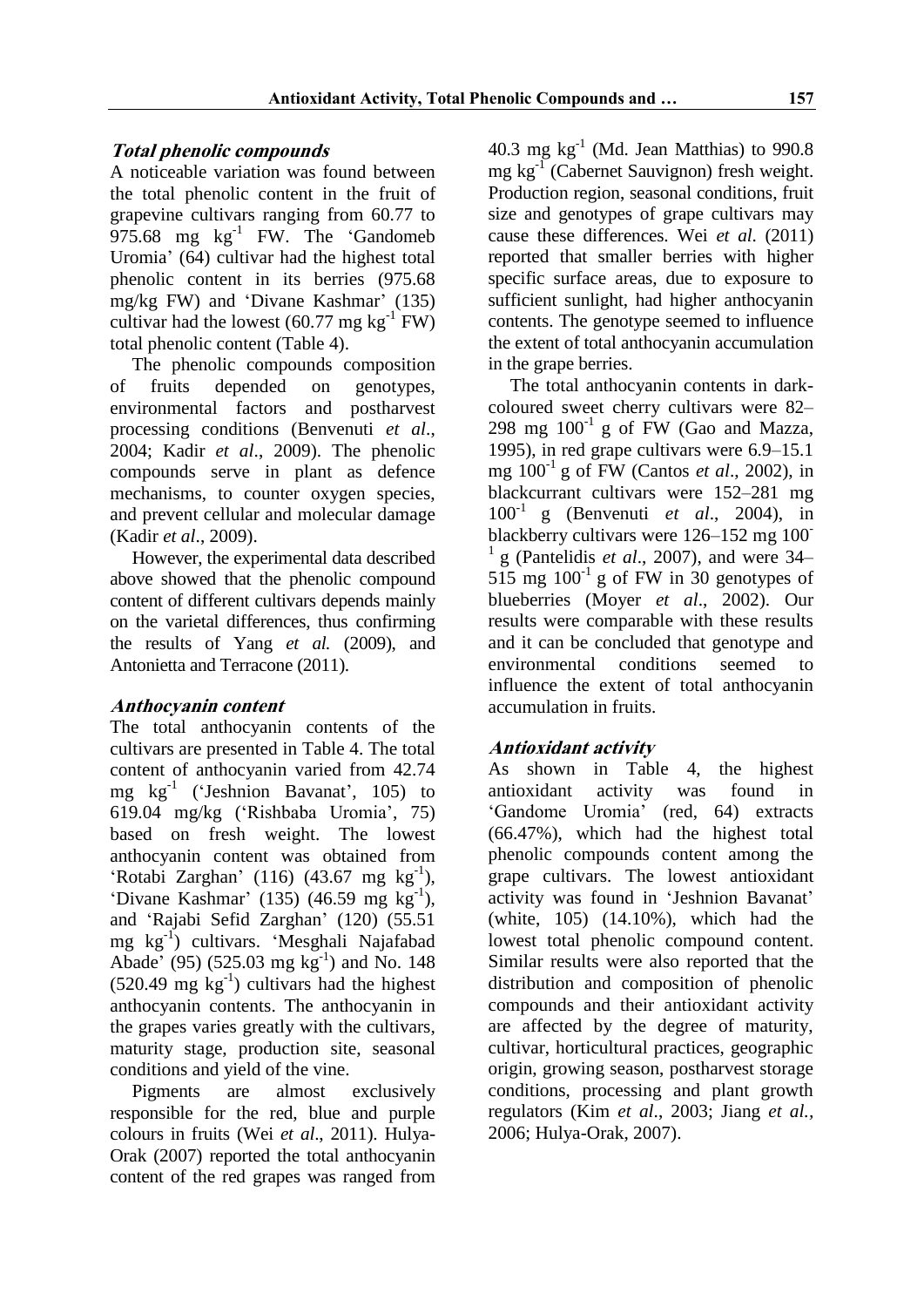| Cultivar | Antioxidant activity<br>(% ) | Anthocyanin<br>(mg per kg FW) | Total phenolic compounds<br>$(mg kg-1 FW)$ |
|----------|------------------------------|-------------------------------|--------------------------------------------|
| 8        | 31.74h                       | $60.67$ st                    | 173.06 s                                   |
| 19       | 17.48 mn                     | 212.35 mL                     | 144.68 u                                   |
| 20       | 24.73 ij                     | 166.67 o                      | 157.17 t                                   |
| 36       | 55.31 c                      | 361.11 fg                     | 566.09 e                                   |
| 46       | 47.06 d                      | 275.35 k                      | 552.25 f                                   |
| 62       | 36.44 ef                     | 152.18 p                      | 452.73 i                                   |
| 63       | 34.00 f-h                    | 123.55q                       | 425.31 j                                   |
| 64       | 66.47 a                      | 467.55 d                      | 975.68 a                                   |
| 65       | 22.88 jk                     | 148.14 p                      | 317.18 p                                   |
| 67       | 33.84 f-h                    | 354.72 g                      | 412.77 kl                                  |
| 70       | 34.22 f-h                    | 312.69 i                      | 463.91 h                                   |
| 71       | 16.55 m-o                    | 54.31 t                       | 275.69 r                                   |
| 76       | 35.75 e-g                    | 194.03 n                      | 415.50 k                                   |
| 77       | 53.50 c                      | 418.44 e                      | 595.23 d                                   |
| 89       | 14.81 no                     | 109.44 r                      | 325.48 o                                   |
| 103      | 19.07 lm                     | 205.36 m                      | 288.45 q                                   |
| 105      | 14.10 <sub>o</sub>           | 42.74 u                       | 85.41 z                                    |
| 111      | 38.37 e                      | 325.48 h                      | 405.82 h                                   |
| 116      | 15.11 no                     | 43.67 u                       | 94.65 y                                    |
| 120      | 20.97 kl                     | 55.51 st                      | 112.88 x                                   |
| 123      | 21.25 kl                     | 62.80 s                       | 131.28 v                                   |
| 124      | 22.48 jk                     | 309.82 i                      | 158.54 t                                   |
| 135      | 16.13 m-o                    | 44.59 u                       | 60.77 á                                    |
| 162      | 14.55 no                     | 21.801                        | 157.54 t                                   |
| 200      | 26.82i                       | 331.47h                       | 288.45 q                                   |
| 148      | 32.83 gh                     | 520.49 b                      | 342.72 m                                   |
| 158      | 52.79 c                      | 420.47 e                      | 560.31 ef                                  |
| 149      | 18.45 lm                     | 125.51q                       | 125.55 vw                                  |
| 72       | 36.88 ef                     | 365.50 f                      | 280.51qr                                   |
| 119      | 36.26 ef                     | 288.20 j                      | 338.21 mn                                  |
| 95       | 48.38 d                      | 525.03 b                      | 526.93 g                                   |
| 93       | 63.04 b                      | 360.62 fg                     | 655.43 c                                   |
| 136      | 31.99h                       | 478.26 c                      | 331.09 no                                  |
| 75       | 64.47 ab                     | 619.04 a                      | 855.81 b                                   |
| 43       | 19.06 lm                     | 115.12 r                      | 177.78 wx                                  |

| Table 4. Antioxidant activity, total anthocyanin and total phenolic compounds in berries of 35 grape |            |  |  |
|------------------------------------------------------------------------------------------------------|------------|--|--|
|                                                                                                      | cultivars. |  |  |

In each column different letters indicate significant differences according to (LSD) test at P*<*0.01.

### **The correlation between antioxidant activities with other characteristics**

A correlation coefficient analysis was performed between the total phenolic compounds, anthocyanins and antioxidant activity. According to the results of the

analyses, the antioxidant activity was correlated to a higher degree with total phenolic compound content  $(r^2 = 0.91**)$ , anthocyanin ( $\mathbf{r}^2 = 0.74$ \*\*) and vitamin C ( $\mathbf{r}^2$  $= 0.23$ \*\*), (Table 5).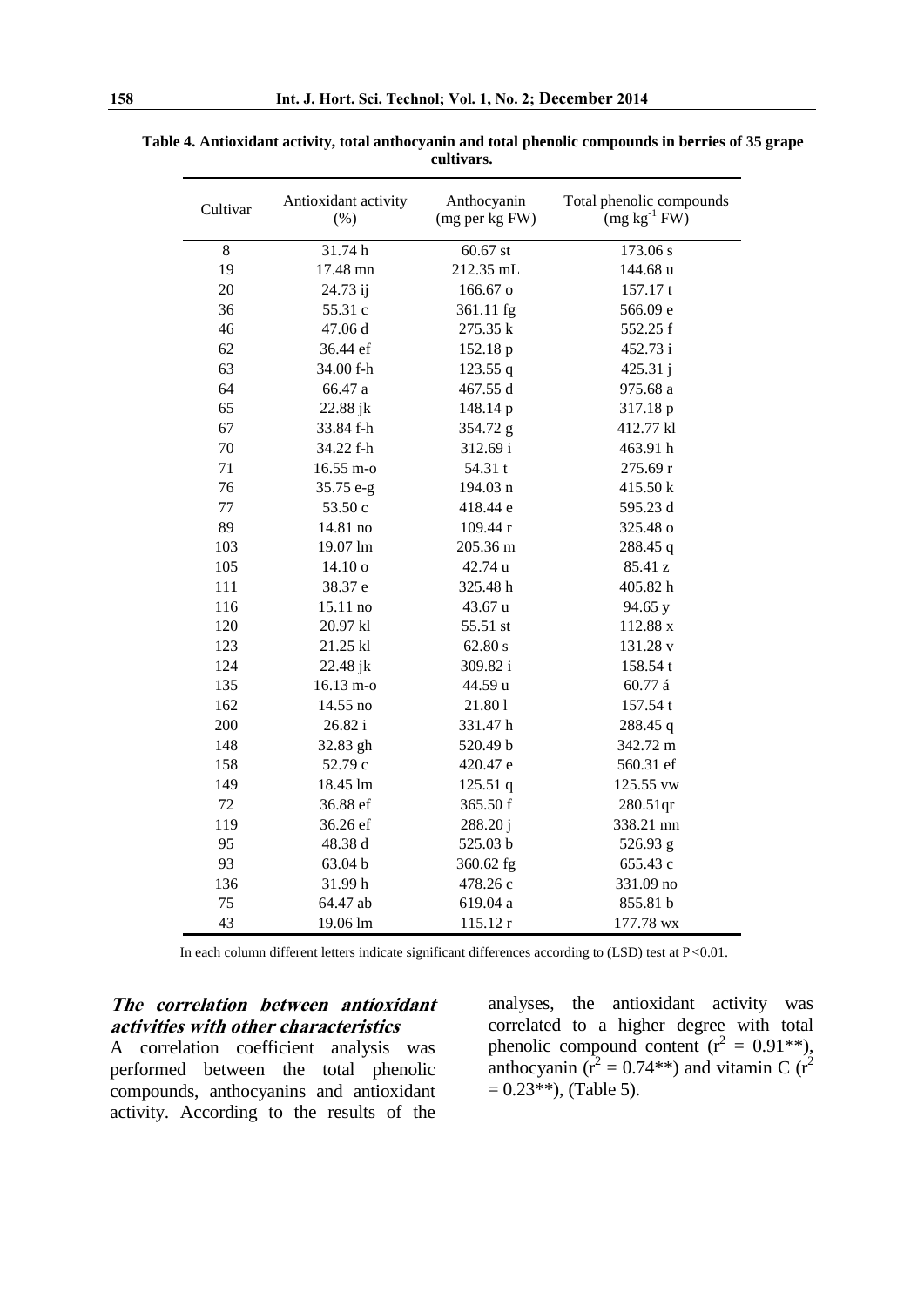|             | Vitamin C | Total acid | <b>Brix</b> | Phenol    | Anthocyanin | Antioxidant | pH |
|-------------|-----------|------------|-------------|-----------|-------------|-------------|----|
| Vitamin C   |           |            |             |           |             |             |    |
| Total acid  | $-0.15**$ |            |             |           |             |             |    |
| <b>Brix</b> | $0.19*$   | $-0.031$   |             |           |             |             |    |
| Phenol      | 0.13      | 0.054      | 0.03        |           |             |             |    |
| Anthocyanin | 0.07      | $-0.05$    | 0.051       | $0.72**$  |             |             |    |
| Antioxidant | $0.23**$  | $-0.001$   | 0.043       | $0.91**$  | $0.74**$    |             |    |
| pH          | $0.27**$  | $-0.19*$   | $0.29**$    | $-0.24**$ | $-0.16*$    | $-0.25**$   |    |

**Table 5. Correlations coefficients analysis between different traits of berries 35 grape cultivars used in this study.**

**\***Indicates significant differences (P <0.05) between the means of the different characteristics.

**\*\***Indicates significant differences (P <0.01) between the means of the different characteristics.

ns- Not significant.

A similar correlation (antioxidant activity with total phenolic compounds) was found by other researchers (Frankel *et al*., 1995; Burns *et al*., 2000; Arnous *et al*., 2002) in red wines. Javanmardi *et al. (*2003) reported the existence of a linear positive relationship between the antioxidant activity and total phenolic acid content of the tested Iranian basil accessions. Positive correlations between total phenolic and antioxidant capacity have also been reported (Hulya-Orak, 2007). One of the important aims of this research was to determine the correlation between antioxidant activity, total phenolic compound and anthocyanin in grapes. Previously some researchers reported a strong correlation between antioxidant activity and total anthocyanins, whereas several authors reported that

#### **References**

- 1. Antonietta, B. and C. Terracone. 2011. Varietal Differences Among the Phenolic Profiles and Antioxidant Activities of Seven Table Grapes Cultivars Grown in the South of Italy Based on Chemometrics. J. Agr. Food Chem. DOI: 10:1021.jf203003c.
- 2. Anttonen, M. J. and R.O. Karjalainen. 2005. Environmental and Genetic Variation of Phenolic Compounds in Red Raspberry. J. Food Comp. Anal.18:759-769.
- 3. Arnous, A., Makris, D.P. and P. Kefalas. 2002. Correlation of Pigment and Flavanol Content with Antioxidant Properties in Selected Aged

anthocyanins had less correlation with the antioxidant properties. However, we found that some grape cultivars had a wide range of anthocyanin content, total phenolic compounds and a significant positive correlation with antioxidant activity. According to these results, there was a strong correlation between total phenolic content and antioxidant activity than anthocyanin content and antioxidant activity.

#### **Conclusions**

Grape cultivars investigated in this study are a significant source of phenolic compounds and anthocyanins. Antioxidant activity varied greatly among these grape cultivars and was highly correlated with their content of phenolic compounds.

Regional Wines from Greece. J. Food Comp. Anal. 15: 655-665.

- 4. Benvenuti, S., F. Pellati, M. Melegari, and D. Bertelli. 2004. Polyphenols, Anthocyanins, Ascorbic Acid and Radical Scavenging Activity of *Rubus*, *Ribes*, and *Aronia*. J. Food Sci. 69(3):164-169.
- 5. Burns, J., P.T. Gardner, J. O'Neil, S. Crawford, I. Morecroft, D.B. McPhail, C. Lister, D. Matthews, M.R. MacLean, M.E. Lean, G.G. Duthie, and A. Crozier. 2000. Relationship among Antioxidant Activity, Vasodilation Capacity, and Phenolic Content of Red Wines. J. Agr. Food Chem. 48:220-230.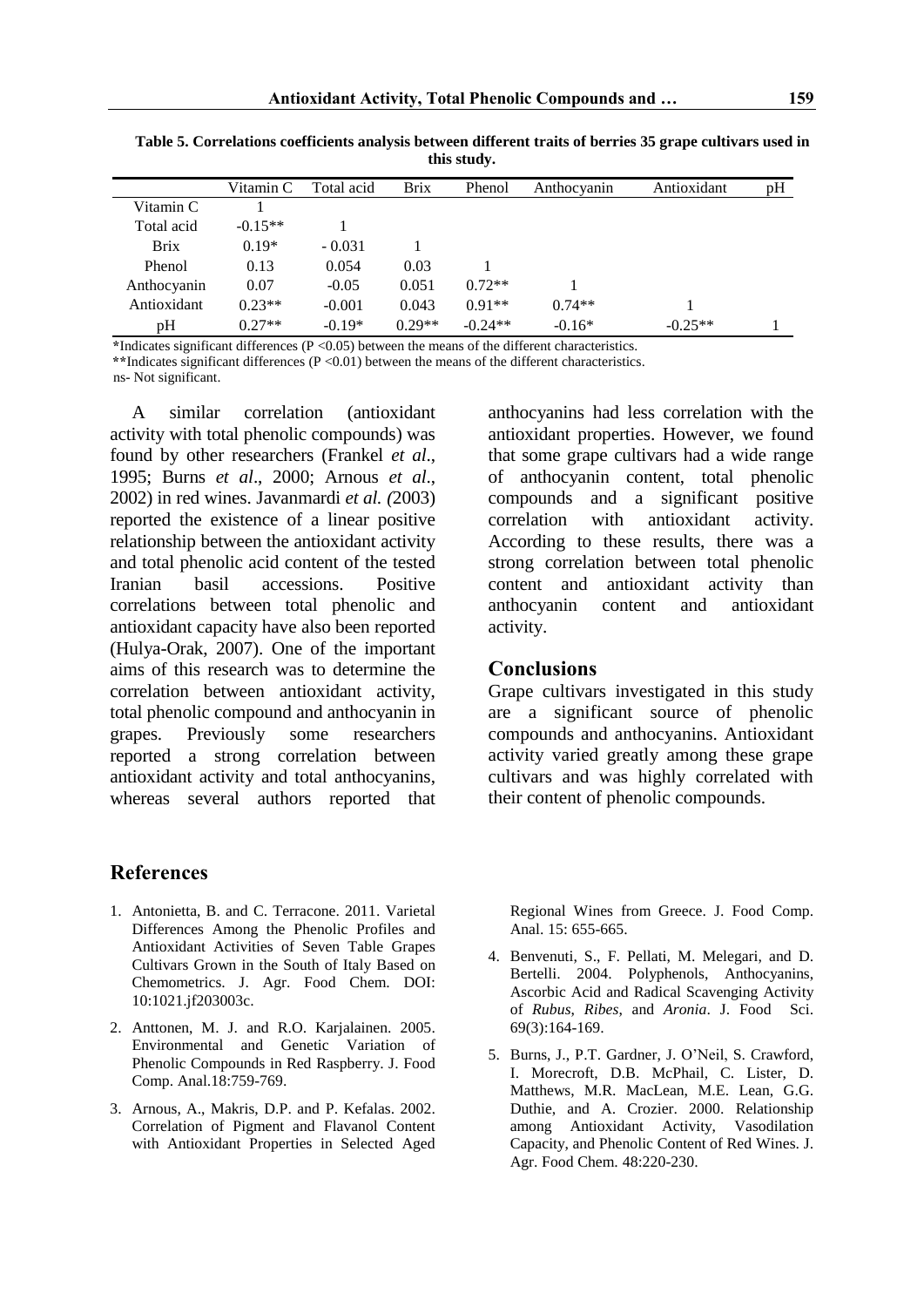- 6. Cantos, E., J.C. Espin, and F.A. Tomas-Barberan. 2002. Varietal Differences among the Polyphenol Profiles of Seven Table Grape Cultivars Studied by LC–DAD-MSMS. J. Agr. Food Chem. 50:5691-5696.
- 7. Carreno, J., A. Martinez, L. Almela, and J.A. Fernandez-Lopez. 1995. Proposal of an Index for the Objective Evaluation of the Colour of Red Table Grapes. Food Rese. Inter. 28:373-377.
- 8. Chamkha, M., B. Cathala, V. Cheynier, and R. Douillard. 2003. Phenolic Composition of Champagnes from Chardonnay and Pinot Noir Vintages. J. Agr. Food Chem.51:3179-3184.
- 9. Frankel, E.N., A.L. Waterhouse, and P.L. Teissedre. 1995. Principal Phenolic Phytochemicals in Selected California Wines and their Antioxidant Activity in Inhibiting Oxidation of Human Low-Density Lipoproteins. J. Agr. Food Chem. 43:890-894.
- 10. Gao, L. and G.Mazza. 1995. Characterization, Qualification and Distribution of Anthocyanins and Colourless Phenols in Cherries. J. Agr. Food Chem. 43: 343-346.
- 11. Hulya-Orak, H. 2007. Total Antioxidant Activities, Phenolics, Anthocyanins, Polyphenoloxidase Activities of Selected Red Grape Varieties and their Correlation. Sci. Hort. 111:235–241.
- 12.Javanmardi, J., C. Stushnoff, E. Locke, and J.M. Vivanco. 2003. Antioxidant Activity and Total Phenolic Content of Iranian *Ocimum* Accessions. Food Chem. 83:547-550.
- 13.Jiang, H, J.F. Liang, F. Zhou, Z.W. Yang, and G.Z. Zhang. 2006. Changes of Contents and Antioxidant Activities of Polyphenols during Fruit Development of Four Apple Cultivars. Eur. Food Res. Technol. 223:743-748.
- 14. Kadir, U.Y., E. Sezai, Z. Yasar, S. Memnune, and Y.K. Ebru. 2009. Preliminary Characterization of Cornelian Cherry (*Cornus mas* L.) Genotypes for their Physicochemical Properties. Food Chem. 114:408-412.
- 15. Kim, D.O.,S.W. Jeong, andCY.Lee.2003. Antioxidant Capacity of Phenolic Phytochemicals from Various Cultivars of Plums. Food Chem.81:321-326.
- 16. Lavee, S. 2000. Grapevine (*Vitis vinifera*) Growth and Performance in Warm Climates. In A. Erez (Ed.), Temperate Zone Fruit Crops In Warm Climates (pp. 343-366). Kluwer Academic Publisher, Netherlands.
- 17. Leifert, W.R. and M.Y. Abeywardena. 2008. Cardioprotective Actions of Grape Polyphenols. Nutr. Rese.28:729-737.
- 18. Makris, D.P., G. Boskou, N.K. Andrikopoulos, and P. Kefalas. 2008. Characterisation of Certain Major Polyphenolic Antioxidants in Grape (*Vitis Vinifera* Cv. Roditis) Stems by Liquid Chromatography–Mass Spectrometry. Euro. Food Rese. Technol. 226:1075–1079.
- 19. Moon, J.H. and J.Terao.1998. Antioxidant Activity of Caffeic Acid and Dihydrocaffeic Acid in Lard and Human Low-Density Lipoprotein. J. Agr. Food Chem. 46: 5062–5065.
- 20. Moyer, R.A., K.E. Hummer, C.E. Finn, B. Frei, and R.E. Wrolstad. 2002. Anthocyanins, Phenolics, and Antioxidant Capacity in Diverse Small Fruits: *Vaccinium, Rubus,* and *Ribes*. J. Agr. Food Chem. 50:519–525.
- 21. Palomino, O., M.P. Gomez-Serranillos, K. Slowing, E. Carretero, and A. Villar.2000. Study of Polyphenols in Grape Berries by Reversed-Phase High-Performance Liquid Chromatography. J. Chrom. 870: 449–451.
- 22. Pantelidis, G.E., M. Vasilakakis, G.A. Manganaris, and Gr. Diamanntidis. 2007. Antioxidant Capacity, Phenol, Anthocyanin and Ascorbic Acid Contents in Raspberries, Blackberries, Red Currants, Gooseberries and Cornelian Cherries. Food Chem. 102:777–783.
- 23. Poudel, P.R., H. Tamura, I. Kataoka, and R. Mochioka. 2008. Phenolic Compounds and Antioxidant Activities of Skins and Seeds of Five Wild Grapes and Two Hybrids Native to Japanese. J. Food Comp. Anal. 21:622-625.
- 24.Rimm, E.B., A. Aschiero, E. Giovannucci, D. Spiegelman, M.J. Stampfer, W.C. Willett. 1996. Vegetables, Fruit, and Cereal Fiber Intake and Risk of Coronary Heart Disease Among Men. J. Amer. Medi. Asso. 275:447–451.
- 25. Terry, P., J.B. Terry, and A.Wolk. 2001. Fruit and Vegetable Consumption in the Prevention Of Cancer: An Update. J. Inter. Medi. 250:280–290.
- 26. Varandas, S., M.J. Teixeira, J.C. Marques, A. Alves, and M.M.S.M. Bastos. 2004. Glucose and Fructose Levels on Grape Skin: Interference in *Lobesia botrana* Behaviour. Anal.ChimicaActa.513, 351–355.
- 27. Wei, Y., L. Zhou, G. Deng, P. Wang, D. Creech, and Sh. Li. 2011. Anthocyanins, Phenolics, and Antioxidant Capacity of *Vaccinium* spp. in Texas, USA.Pharm. Crops. 2:11-23.